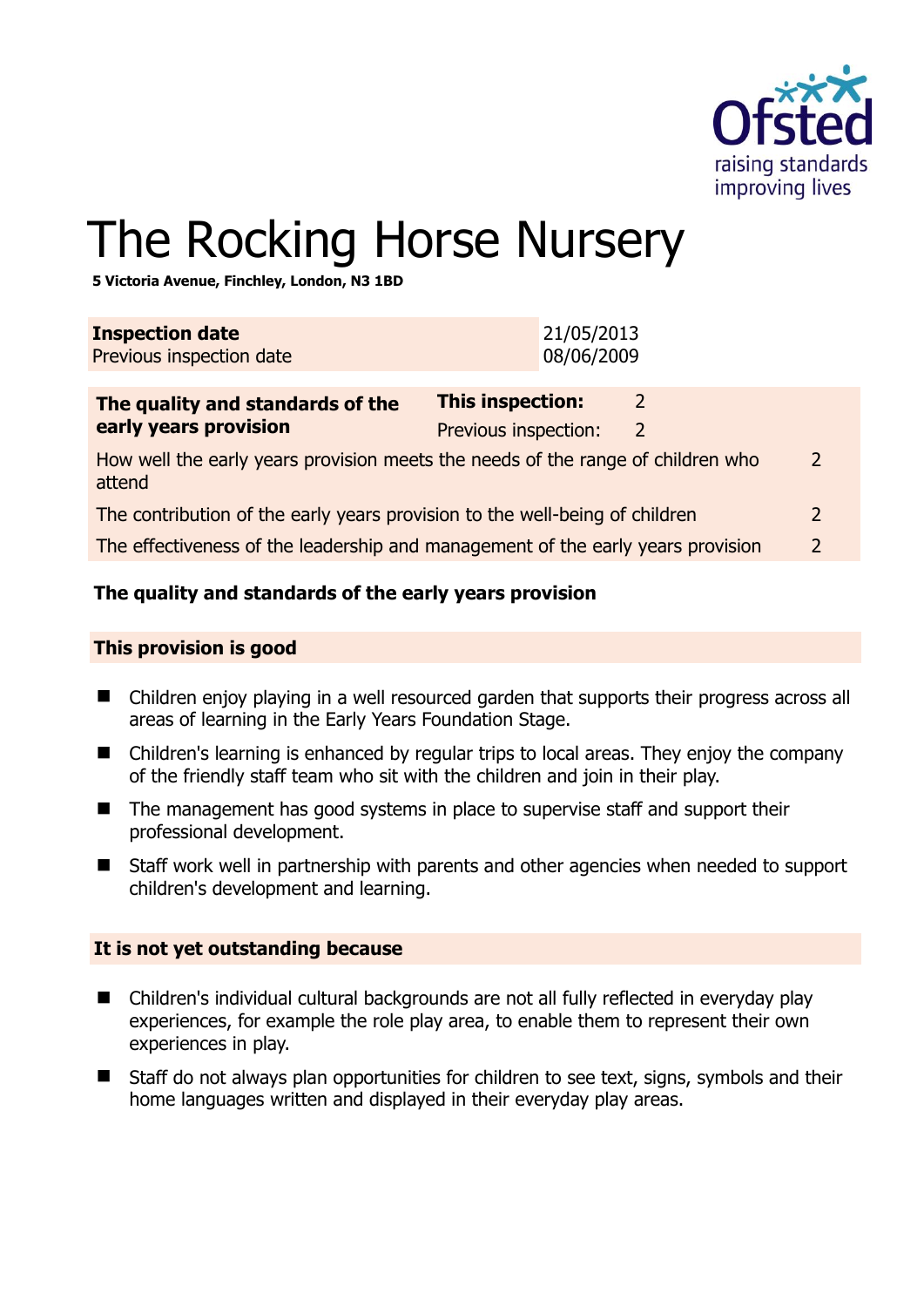## **Information about this inspection**

Inspections of registered early years provision are:

- scheduled at least once in every inspection cycle the current cycle ends on 31 July 2016
- scheduled more frequently where Ofsted identifies a need to do so, for example where provision was previously judged inadequate
- **•** brought forward in the inspection cycle where Ofsted has received information that suggests the provision may not be meeting the legal requirements of the Early Years Foundation Stage or where assessment of the provision identifies a need for early inspection
- **•** prioritised where we have received information that the provision is not meeting the requirements of the Early Years Foundation Stage and which suggests children may not be safe
- scheduled at the completion of an investigation into failure to comply with the requirements of the Early Years Foundation Stage.

## **Inspection activities**

- The inspector observed activities in the playrooms and the outside area.
- The inspector talked with some staff and children within the nursery and held discussions with the nursery manager during the inspection.
- The inspector and manager undertook a joint observation of a teaching activity.

The inspector looked at a sample of available documentation such as observations,

- $\blacksquare$ activity plans, safeguarding policy, complaints record, transition letter and transition review.
- $\blacksquare$ The inspector took account of the views of parents through sampling available documentation and discussion with them on the day of the inspection.

## **Inspector**

Helen Steven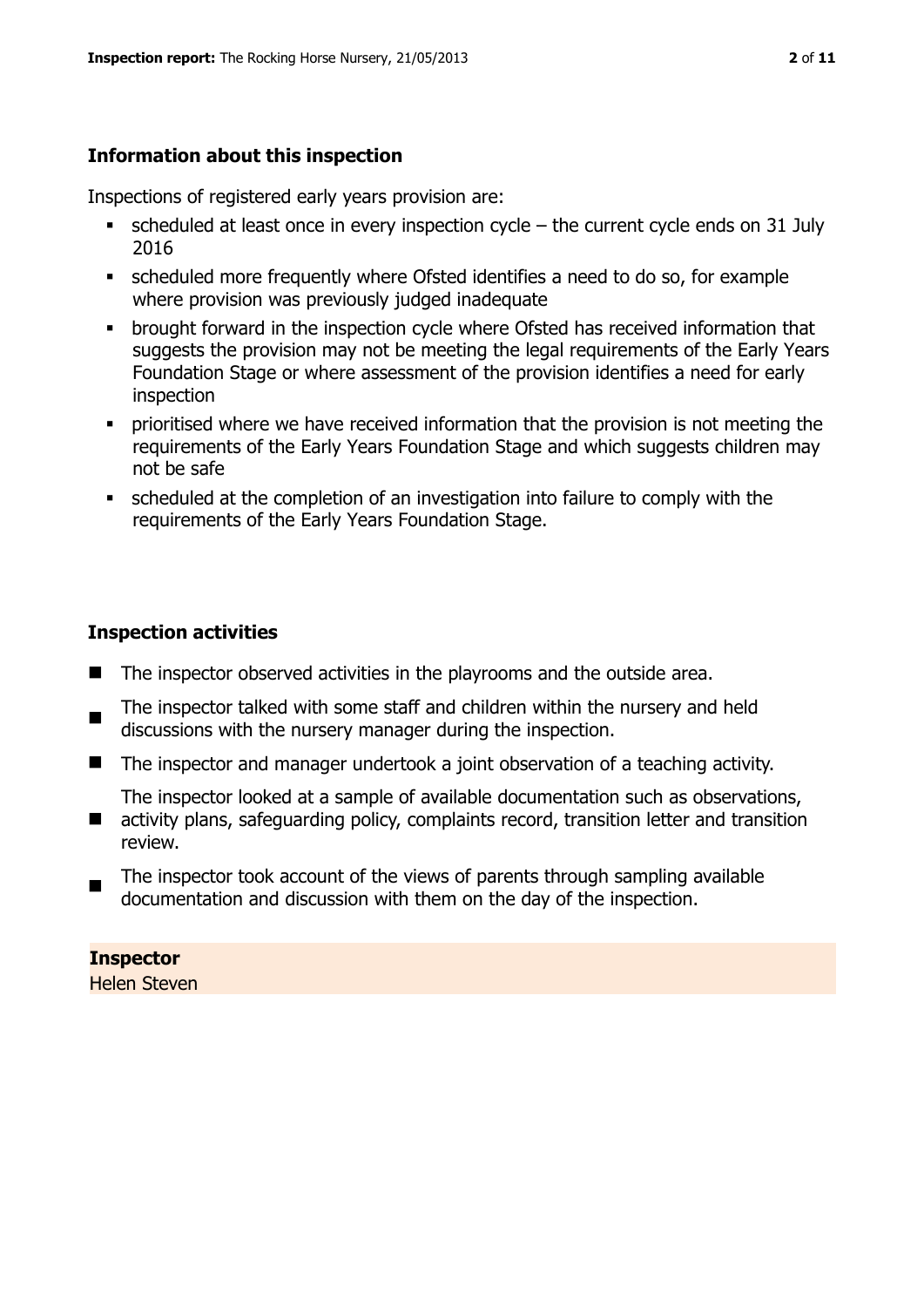#### **Full Report**

#### **Information about the setting**

The Rocking Horse Nursery opened in May 2008. It is a privately owned nursery which is located in Finchley Central in the London Borough of Barnet. The nursery operates from a semi-detached Edwardian house arranged over three floors. The nursery has access to seven base rooms which include a library on the ground floor and a sensory room on the first floor. All children have access to a secure outside play area.

The nursery is open all year round offering both full and part-time places to children. The provision is open from 7.45 am until 6.15 pm each weekday. The nursery is registered on the Early Years Register and provides funded early education for three- and four-yearolds. There are currently 96 children aged from six months to under five years on roll. There are 21 members of permanent staff working with the children. The manager holds Early Years Professional Status, two staff members hold Qualified Teacher Status and there are fifteen other staff members who hold relevant qualifications from level two to level five. There are additional staff who attend to facilitate activities such as 'Jabberjacks', Spanish, 'Click IT', 'Stretch and Grow' and 'Brazilian Soccer'.

#### **What the setting needs to do to improve further**

#### **To further improve the quality of the early years provision the provider should:**

- include resources that reflect all children's backgrounds in their play areas to further their sense of belonging and encourage them to be able to represent their own experiences in play
- $\blacksquare$  enhance opportunities for children to see text, signs, symbols and their home languages within their everyday play areas.

#### **Inspection judgements**

#### **How well the early years provision meets the needs of the range of children who attend**

Staff have a good knowledge of the learning and development requirements. They provide children with a varied range of activities and experiences across the seven areas of learning. Key persons effectively assess children's starting points and monitor their progress throughout the nursery on an ongoing basis. They use this information to inform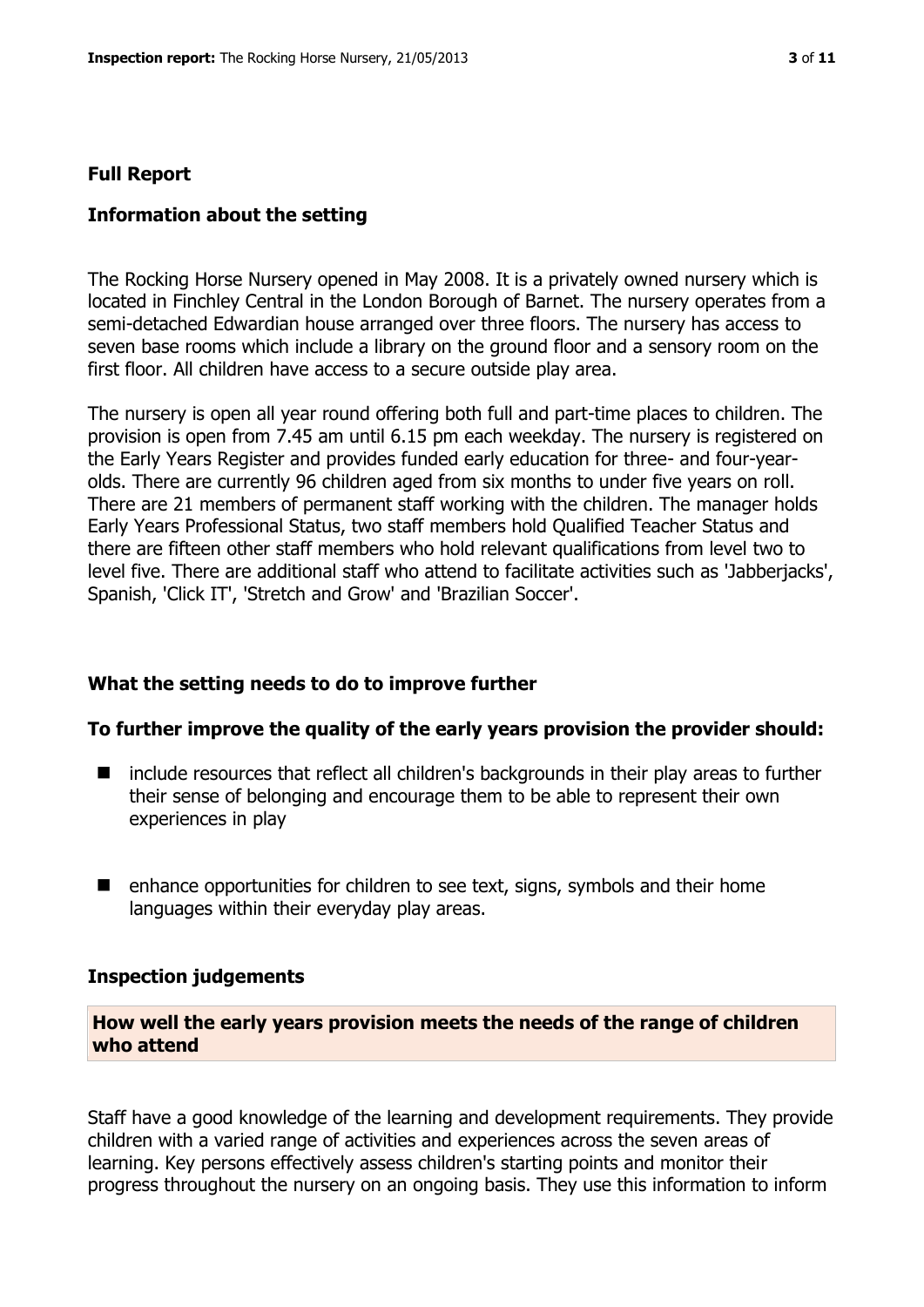individual planning and produce summaries of children's progress, which are shared with parents. Staff evaluate the effectiveness of the activities in order to secure better outcomes for children.

Throughout the nursery, children benefit from access to a wide range of good quality toys for both indoors and outside. They are able to choose activities themselves as well as be involved with those that are adult-led. Staff talk to babies and sing to them during the day, they commentate and ask them questions to develop their speaking skills. Circle times are used to pose questions to children and encourage them to think and predict. Staff talk about items in a tray and where children think they belong. This encourages children to solve simple problems and to use speech to explain their answers. Staff read to children individually and in small groups, including when in the garden where they sit closely looking at the books. There are many opportunities for early writing around the nursery, for example, chalking in the garden. Older children are confident talkers and are happy to talk to visitors about the nursery.

Children throughout the nursery are encouraged to learn about numbers. For example, older children are asked to predict if there are more boys or girls in their group. They then count all the boys and then the girls to see if their predictions are correct. Younger children can pick out the number three in play and enjoy exploring water by filling and emptying different containers as they experiment with quantities and measures. They transport the water from tray to tray, watching as it pours. Throughout the nursery the children explore the texture of shaving foam; they scoop it up, squeeze it and make sweeping marks in the foam. Babies experiment by immersing their whole bodies into the foam. Children have opportunities to build with construction bricks of different shapes and sizes. Babies enjoy knocking down bricks stacked by adults and fit stacking cups into each other. These activities also encourage all children to develop their physical skills, especially their gripping and holding skills.

Children explore the natural world as they hunt for bugs and worms around the garden. They place soil into trolleys and transport it around the garden before exploring the contents looking for minibeasts. They dig using tools to find worms and take their exploration further afield with trips to local parks. They use magnifying glasses to observe bugs more closely. As a result they are inquisitive and interested in their surroundings. Young children operate electronic toys by press buttons to make sounds. Children have great fun exploring how water travels down a series of guttering pipes in the garden. There are opportunities for children to grow plants and vegetables in the raised beds created in the garden. Older children complete programs on a computer supported by a specialist staff member. Children's home languages are known by their key person and staff seek keywords from parents to use in the nursery. Older children are confident to sing in their home language. Children learn about differences between their own and others cultures as they celebrate festivals within the nursery, such as Diwali and Chinese New Year. There are community languages on display within the entrance to the nursery and some toddlers have the opportunity to see photos of their families on display. However, there are limited opportunities for children to see their home language in their base rooms. There are not many resources in the imaginative areas that reflect children's individual cultures. This impacts on children's ability to role play based on their own firsthand experiences. Children care for their dolls and teddies pretending to feed them.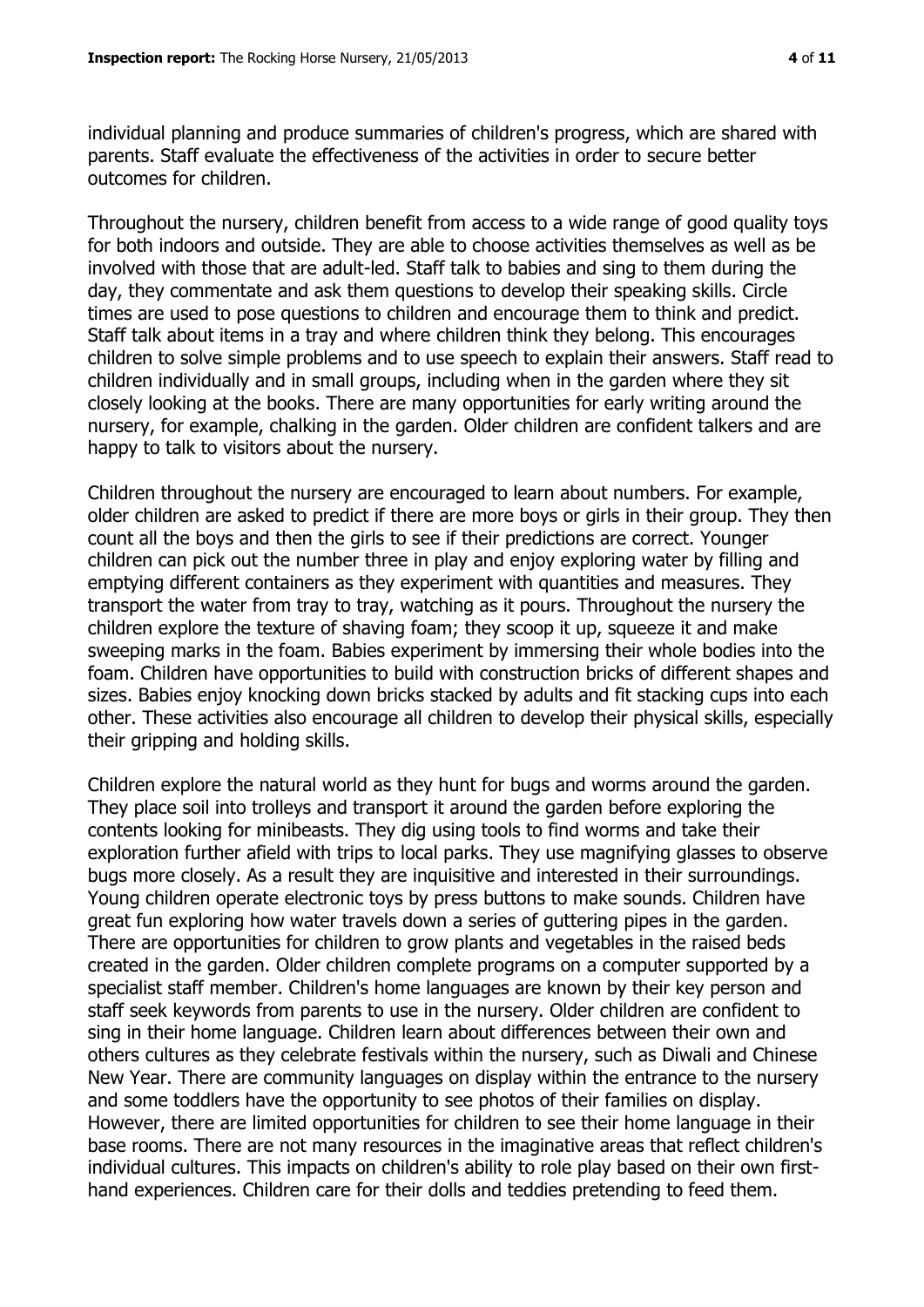Overall, children express their imaginations well, for example through painting and collage. Young children enjoy dipping their spatulas into the glue pots and sprinkling on generous amounts of cinnamon and sugar. Older children work together to make a three dimensional model. They have opportunities to explore rhythm through experimenting with musical instruments which they shake and bang. Young children poke wooden sticks into dough and pretend they have put candles on a cake. Children are imaginative, thoughtful and overall develop their skills well through imaginative play.

#### **The contribution of the early years provision to the well-being of children**

Children thoroughly enjoy a range of opportunities for physical activities both indoors and outside which contributes to them developing a healthy lifestyle. The garden area is well resourced across all areas of learning and children engage in play as often as possible in the fresh air. Pre-school children are able to choose when to play outside. Children negotiate space on ride-on toys, climb and run. Children help adults bounce their teddies around on a large piece of fabric. They use the material to hide under. A stretch and grow activity encourages babies' movement. In addition, there are regular opportunities for children to go on outings, for example to a local park.

Children are happy within the nursery and have made relationships with their key person and other staff members. Children moving on to the next room within the nursery are supported by their key person. They visit with their key person and information is shared. Managers send parents 'transition' letters to inform them about the changes and the name of their new key person. The management team are not included in staff ratios and there is a 'floating' staff member who can cover during the day to ensure ratios are always met. As these staff are aware of the nursery's routine and know the children this helps provide consistency in care. Children have developed close friendship groups and share ideas with each other. Staff talk to children about turn taking and they take responsibility for jobs such as tidying up and handing out pre-chopped fruit for their friends. These are skills that will support children as they progress in their learning.

Children's dietary requirements are known to staff and met by the cook who prepares fresh nutritious food on a daily basis. For example, children enjoy lamb, roast potatoes and vegetables. A vegetarian option is available and colour coding system is in place to remind staff of the differences in the meals in order to meet children's specific dietary requirements. This means that staff protect children who have food intolerances or allergies. Children have the opportunity to help themselves to water throughout the day including when in the garden. Children are encouraged to feed themselves independently, with support from adults when required. Toddlers using their fingers are encouraged to use their forks when eating. Food is plentiful and children enjoy seconds, including vegetables. They enjoy these healthy choices and this demonstrates their understanding of the importance of a healthy diet.

Children are aware of good hygiene procedures. They tell visitors that they wash their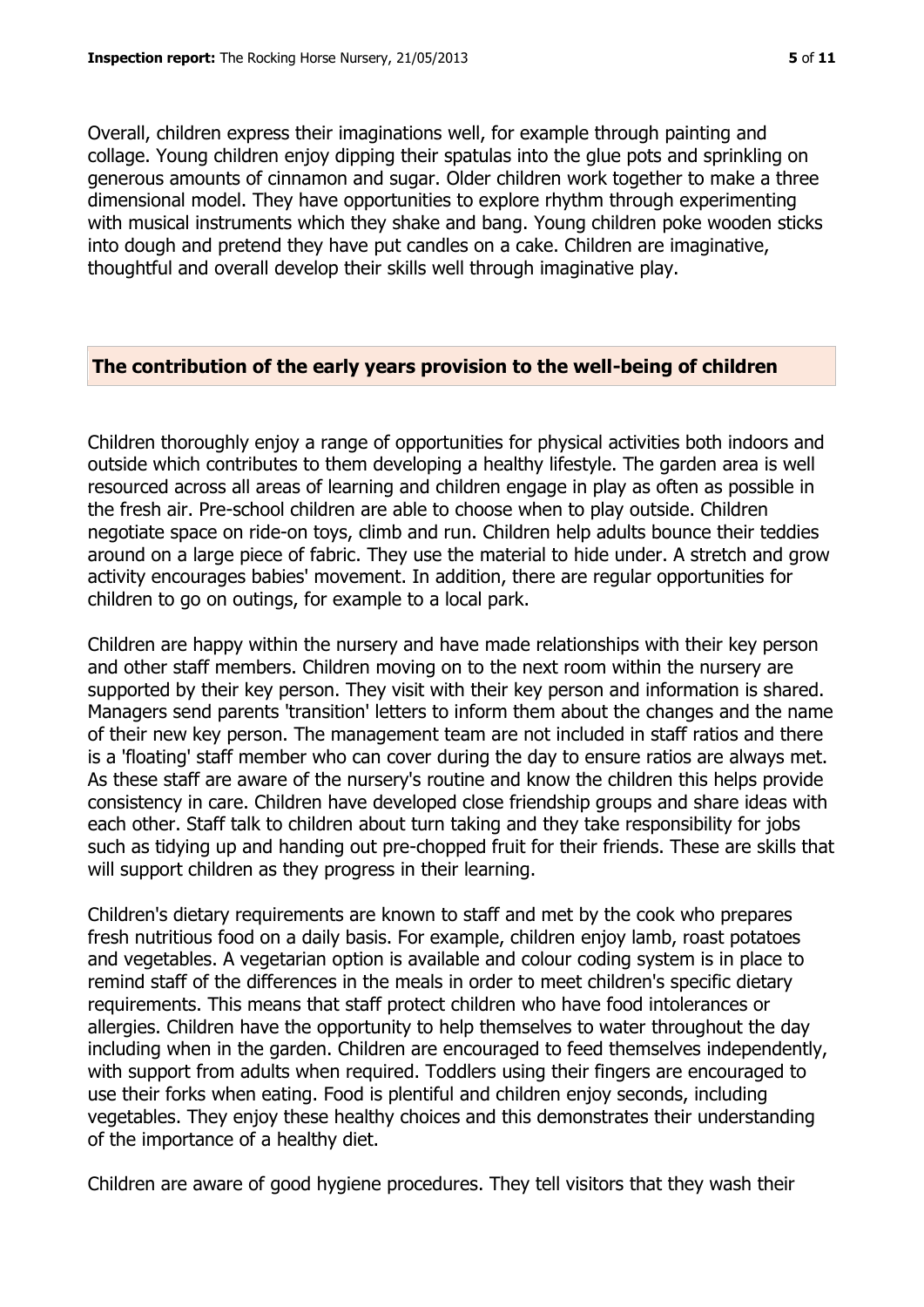hands before snack to make sure they don't get a tummy ache. Nappy changing routines are carried out by staff on a rota basis. Staff use nappy changes effectively to help children feel secure through singing and chatting with them during this time. Babies' individual sleep routines are supported and they rest in their individual cots when tired. Gentle reminders about safety are given during the day, for example, children are reminded about using scissors appropriately and tying up shoe laces to prevent them tripping. Children are learning how to keep themselves safe in the event of an emergency evacuation and are able to inform visitors what they have to do when the alarm goes off. This demonstrates their secure awareness of keeping themselves safe.

## **The effectiveness of the leadership and management of the early years provision**

Children are safeguarded by the nursery's robust recruitment and vetting procedures. There are systems in place to successfully induct new staff and evidence is available that staff hold suitable checks. The nursery ensures that all staff receive safeguarding training in order to support children's safety and security. The managers have also developed strategies such as quizzes to assess and improve staff members' underpinning knowledge. There is a policy in place that mobile phones cannot be used in the nursery. The nursery has strengthened its procedures to ensure the security of the nursery. They have risk assessed areas thoroughly and as a result, children are unable to leave the premises unsupervised. There are also good systems in place to prevent unauthorised persons entering. Parents are reminded regularly, for example, through newsletters and emails, about preventing others following them into the nursery. An intercom system with finger print recognition is used for the main door and closed circuit television is in place throughout the nursery. Parents are able to view their children at play through the day via a 'parent cam' system. A number of staff throughout the nursery hold valid paediatric first aid certificates in order to treat children appropriately in the event of an accident.

A range of comprehensive policies and procedures are in place and their effectiveness is monitored by managers at the nursery. Regular one-to-one meetings with staff and annual appraisals are used to monitor and support staff practice. Managers act as good role models and encourage staff to follow their good practice. Staff have plenty of opportunities to attend training and there are regular team meetings in place to support professional development. The manager brings new ideas to the team during her 'Inspirational Fridays'. Systems are in place for the nursery to effectively assess their service and they have accurately reflected on their strengths and weakness. The recommendation from the last inspection has been addressed successfully in order to improve outcomes for children. A detailed risk assessment was carried out for the garden to promote the safety of the children and all areas of the premises are safe and secure.

The staff have a good relationship with parents and actively seek their views and opinions. Parents complete questionnaires and their feedback is used to identify areas for development. There are robust procedures to follow in the case of complaints received by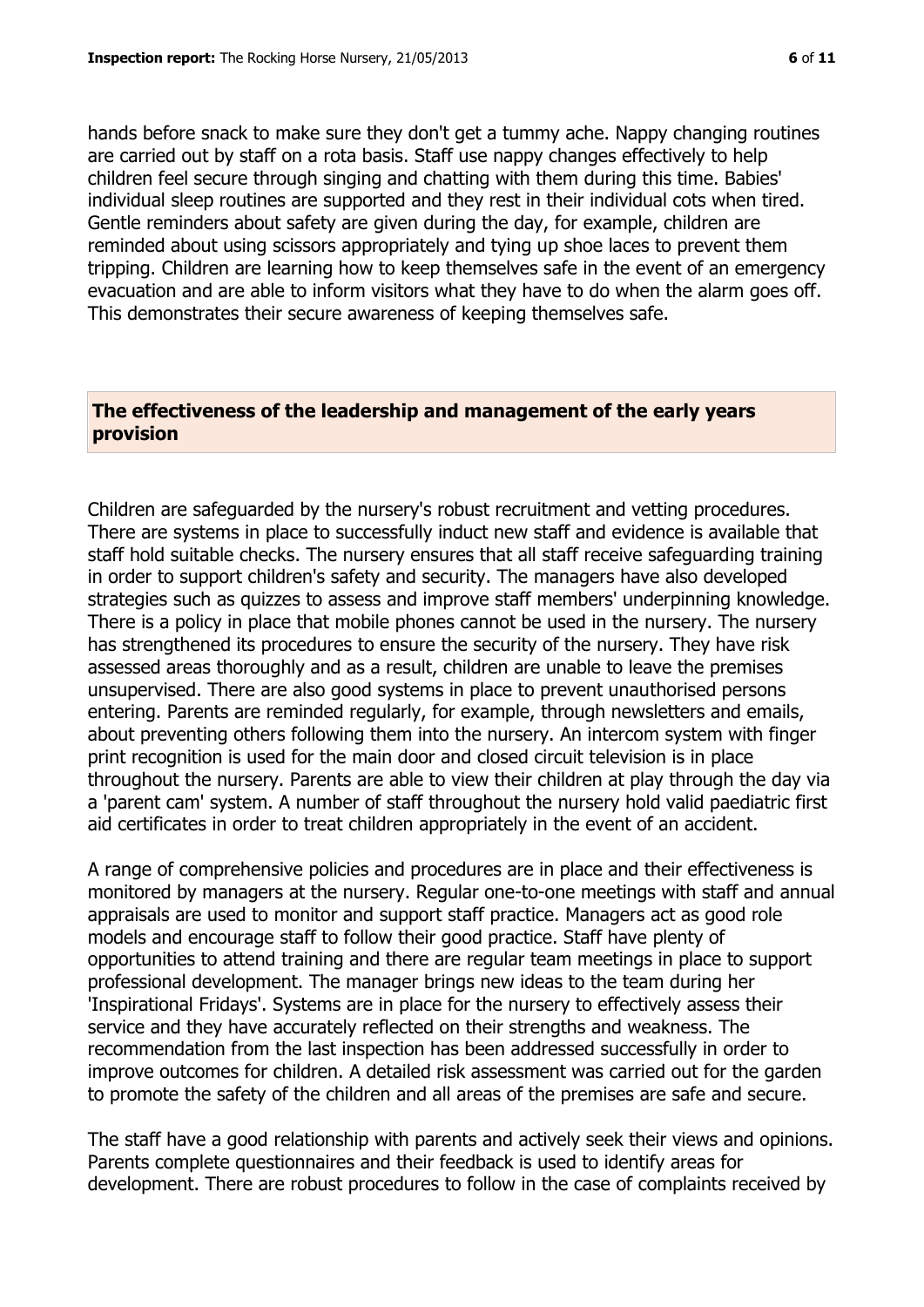the nursery, and clear systems to report findings of any investigation to the complainant. Key persons meet regularly with parents to share information and discuss children's progress. Parents have access to, and are included in their child's learning journeys. Children make strong progress as a result of this shared approach to learning. Parents are positive in their response about the nursery and report that they are impressed with the progress their children have made. They feel the nursery is a 'home from home' and 'could not be more comfortable'. Parents report that the staff are 'fantastic' and are supportive, for example, when potty training their children. They like that there are so many different cultures and languages within the nursery. The manager is aware of how to access support from other agencies as and when required to ensure children's individual needs are supported. The manager has forged strong links with local schools in order to support children moving on to their next stage in learning. As a result, children make smooth moves to school.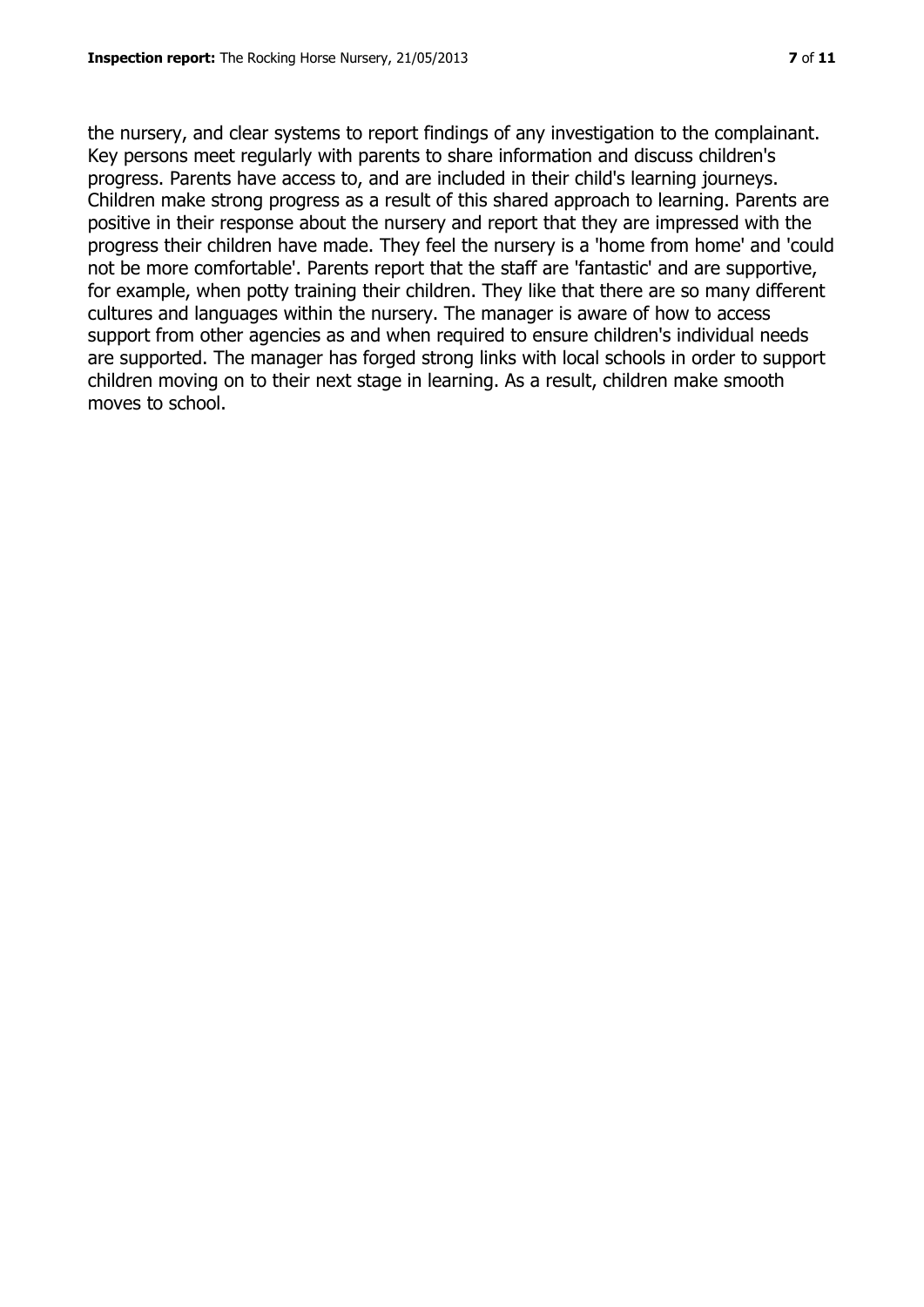# **What inspection judgements mean**

## **Registered early years provision**

| Grade   | <b>Judgement</b> | <b>Description</b>                                                                                                                                                                                                                                                                                                                                                                 |
|---------|------------------|------------------------------------------------------------------------------------------------------------------------------------------------------------------------------------------------------------------------------------------------------------------------------------------------------------------------------------------------------------------------------------|
| Grade 1 | Outstanding      | Outstanding provision is highly effective in meeting the needs<br>of all children exceptionally well. This ensures that children are<br>very well prepared for the next stage of their learning.                                                                                                                                                                                   |
| Grade 2 | Good             | Good provision is effective in delivering provision that meets<br>the needs of all children well. This ensures children are ready<br>for the next stage of their learning.                                                                                                                                                                                                         |
| Grade 3 | Satisfactory     | Satisfactory provision is performing less well than expectations<br>in one or more of the key areas. It requires improvement in<br>order to be good.                                                                                                                                                                                                                               |
| Grade 4 | Inadequate       | Provision that is inadequate requires significant improvement<br>and/or enforcement action. The provision is failing to give<br>children an acceptable standard of early years education and/or<br>is not meeting the safeguarding and welfare requirements of<br>the Early Years Foundation Stage. It will be inspected again<br>within 12 months of the date of this inspection. |
| Met     |                  | The provision has no children on roll. The inspection judgement<br>is that the provider continues to meet the requirements for<br>registration.                                                                                                                                                                                                                                    |
| Not met |                  | The provision has no children on roll. The inspection judgement<br>is that the provider does not meet the requirements for<br>registration.                                                                                                                                                                                                                                        |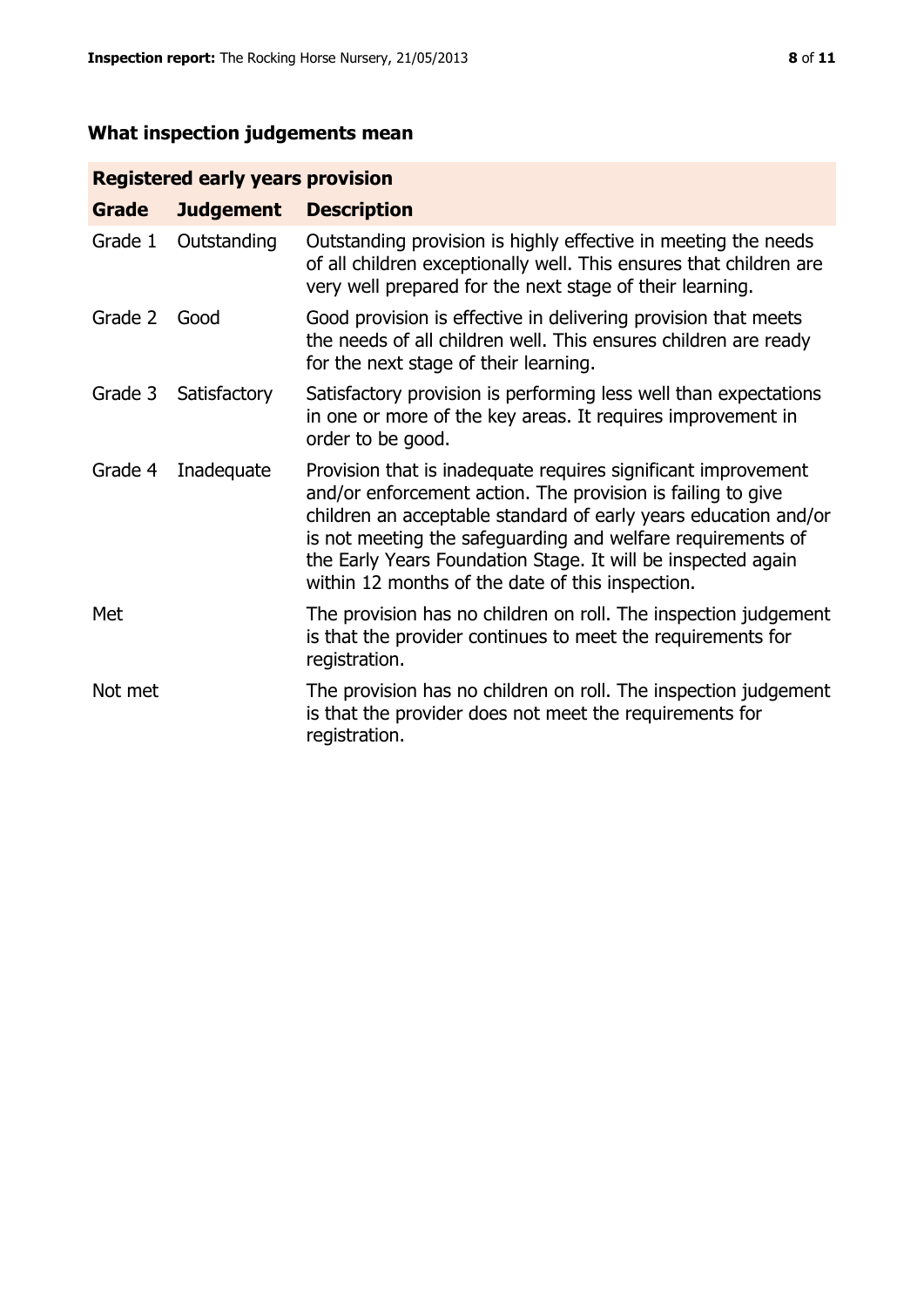### **Inspection**

This inspection was carried out by Ofsted under sections 49 and 50 of the Childcare Act 2006 on the quality and standards of provision that is registered on the Early Years Register. The registered person must ensure that this provision complies with the statutory framework for children's learning, development and care, known as the Early Years Foundation Stage.

## **Setting details**

| Unique reference number            | EY366697                  |
|------------------------------------|---------------------------|
| <b>Local authority</b>             | <b>Barnet</b>             |
| <b>Inspection number</b>           | 916122                    |
| <b>Type of provision</b>           |                           |
| <b>Registration category</b>       | Childcare - Non-Domestic  |
| Age range of children              | $0 - 5$                   |
| <b>Total number of places</b>      | 56                        |
| Number of children on roll         | 96                        |
| <b>Name of provider</b>            | The Rocking Horse Limited |
| <b>Date of previous inspection</b> | 08/06/2009                |
| <b>Telephone number</b>            | 0208 3463682              |

Any complaints about the inspection or the report should be made following the procedures set out in the guidance *'Complaints procedure: raising concerns and making complaints* about Ofsted', which is available from Ofsted's website: www.ofsted.gov.uk. If you would like Ofsted to send you a copy of the guidance, please telephone 0300 123 4234, or email enquiries@ofsted.gov.uk.

## **Type of provision**

For the purposes of this inspection the following definitions apply:

Full-time provision is that which operates for more than three hours. These are usually known as nurseries, nursery schools and pre-schools and must deliver the Early Years Foundation Stage. They are registered on the Early Years Register and pay the higher fee for registration.

Sessional provision operates for more than two hours but does not exceed three hours in any one day. These are usually known as pre-schools, kindergartens or nursery schools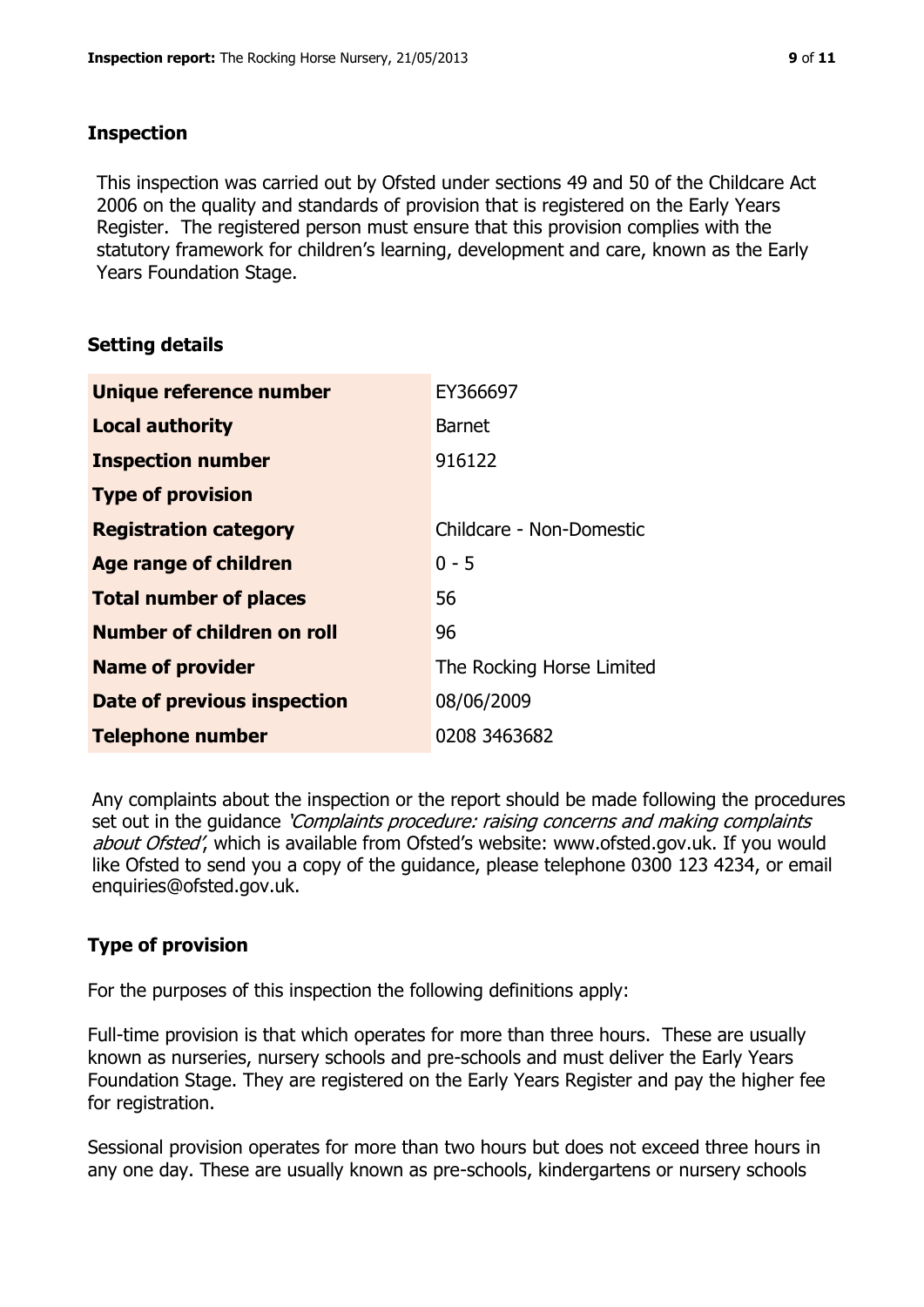and must deliver the Early Years Foundation Stage. They are registered on the Early Years Register and pay the lower fee for registration.

Childminders care for one or more children where individual children attend for a period of more than two hours in any one day. They operate from domestic premises, which are usually the childminder's own home. They are registered on the Early Years Register and must deliver the Early Years Foundation Stage.

Out of school provision may be sessional or full-time provision and is delivered before or after school and/or in the summer holidays. They are registered on the Early Years Register and must deliver the Early Years Foundation Stage. Where children receive their Early Years Foundation Stage in school these providers do not have to deliver the learning and development requirements in full but should complement the experiences children receive in school.